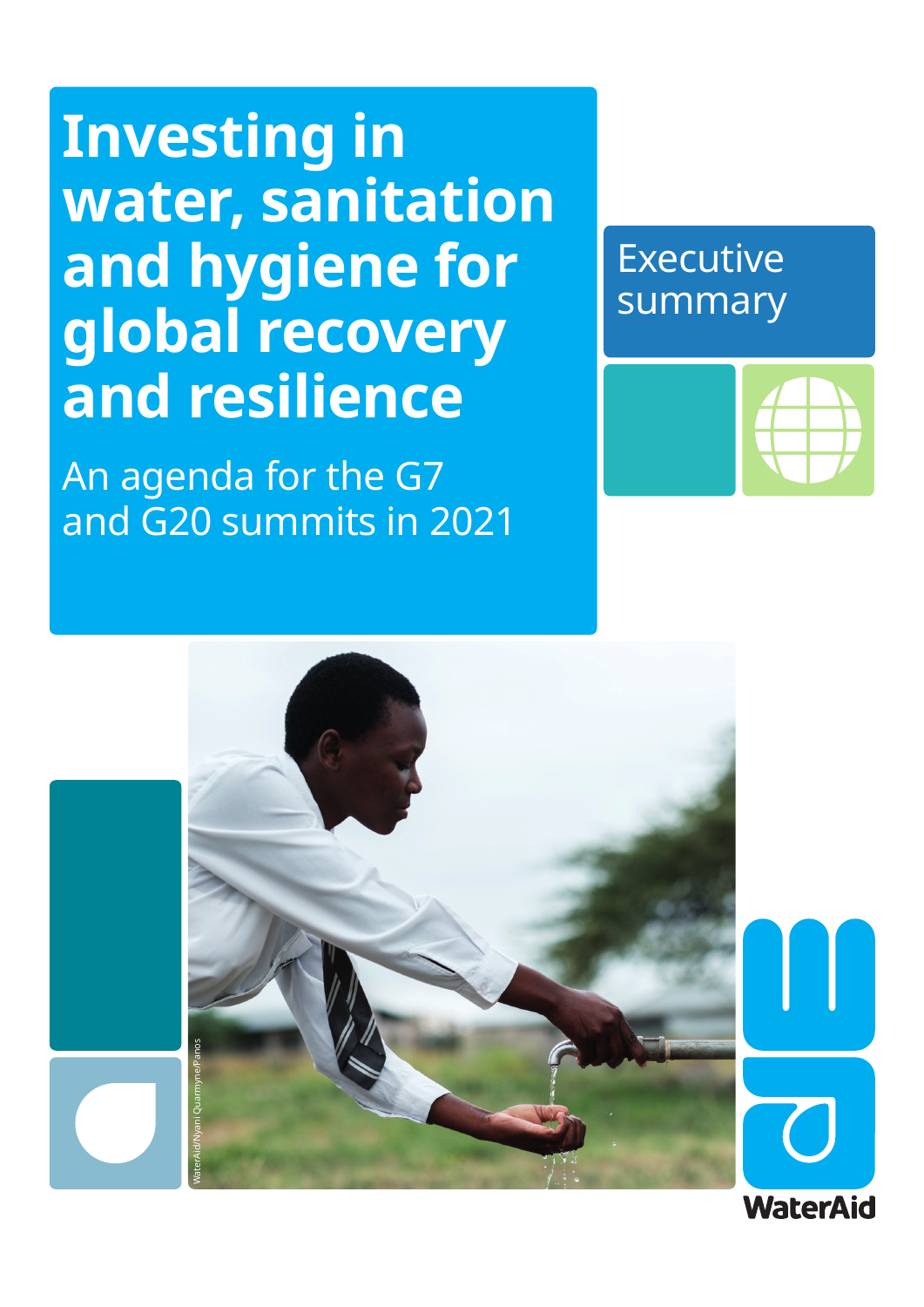**The devastating combination of climate change and the COVID-19 pandemic threatens lives and livelihoods the world over, with a disproportionate impact falling on the world's poorest people. These threats, exacerbated by increasing inequalities and a looming debt crisis, highlight systemic flaws in our global economy.** 

We now have a critical opportunity to shift towards healthier, more sustainable economies, and equitable societies that work for both people and planet. In 2021, more than any other year, the international community expects the world's most powerful governments to step up – setting out ambitious and comprehensive plans to address the ongoing and unequal impact of the COVID-19 and climate crises.

**The immediate priority must be to end the COVID-19 pandemic by investing in an equitable vaccine rollout that integrates hygiene behaviour change programmes.** As donor governments prepare for this year's G7 and G20 summits, one thing is abundantly clear – until the pandemic ends everywhere, it remains a threat, including to economies and people in G7 and G20 countries. $2$  The world's richest nations have a moral and economic responsibility to make available the prevention and treatment measures<sup>3</sup> that could save hundreds of thousands of lives. It is the right thing to do, and the smart thing, to protect global prosperity jeopardised by a prolonged pandemic.

Without swift and comprehensive action by the G7 and the G20 to invest in preventative and protective measures, including handwashing, we are headed for a 'twin-track' world characterised by ever-increasing disparity in human development and basic survival. Decades of progress in ending poverty and hunger have already been reversed<sup>4</sup> by the pandemic, and the effectiveness of any further investment – and the chances of achieving the 2030 Agenda – will rest on collective efforts now to end COVID-19 and the inequalities of its impact.



**So, we will need a fiscal stimulus that delivers for people. This means scaling up public investment in health care to protect the most vulnerable and minimize the risks from future epidemics. It also means strengthening social safety nets; expanding access to quality education, clean water, and sanitation; and investing in climate-smart infrastructure."1**

Kristalina Georgieva, Managing Director, International Monetary Fund

**Strengthening the provision of essential services like water, sanitation and hygiene (WASH) in the most vulnerable communities is a best buy approach in building resilience to future pandemics, emerging global health threats like antimicrobial resistance (AMR) and climate change.** WASH helps communities to withstand emergencies and adapt to the changing climate, while enabling them to meet their basic needs. Ensuring everyone's rights to climate-resilient, equitable and sustainable services (especially in public places like healthcare facilities, schools and markets) will redress the inequalities so apparent in the impact of the COVID-19 pandemic. It will also facilitate pandemic preparedness and build long-term resilience of the world's most vulnerable people and societies to both health and climate shocks. Rapidly expanding access to WASH will advance the G7 and G20's commitments to support people, prosperity and planet.

**Leaders of the most powerful economies have a range of economic tools to help the poorest nations hasten their own recovery – now is the time to use them.** The G7/G20 should therefore make an emergency funding package available to enable all countries to protect their people and strengthen their societies.